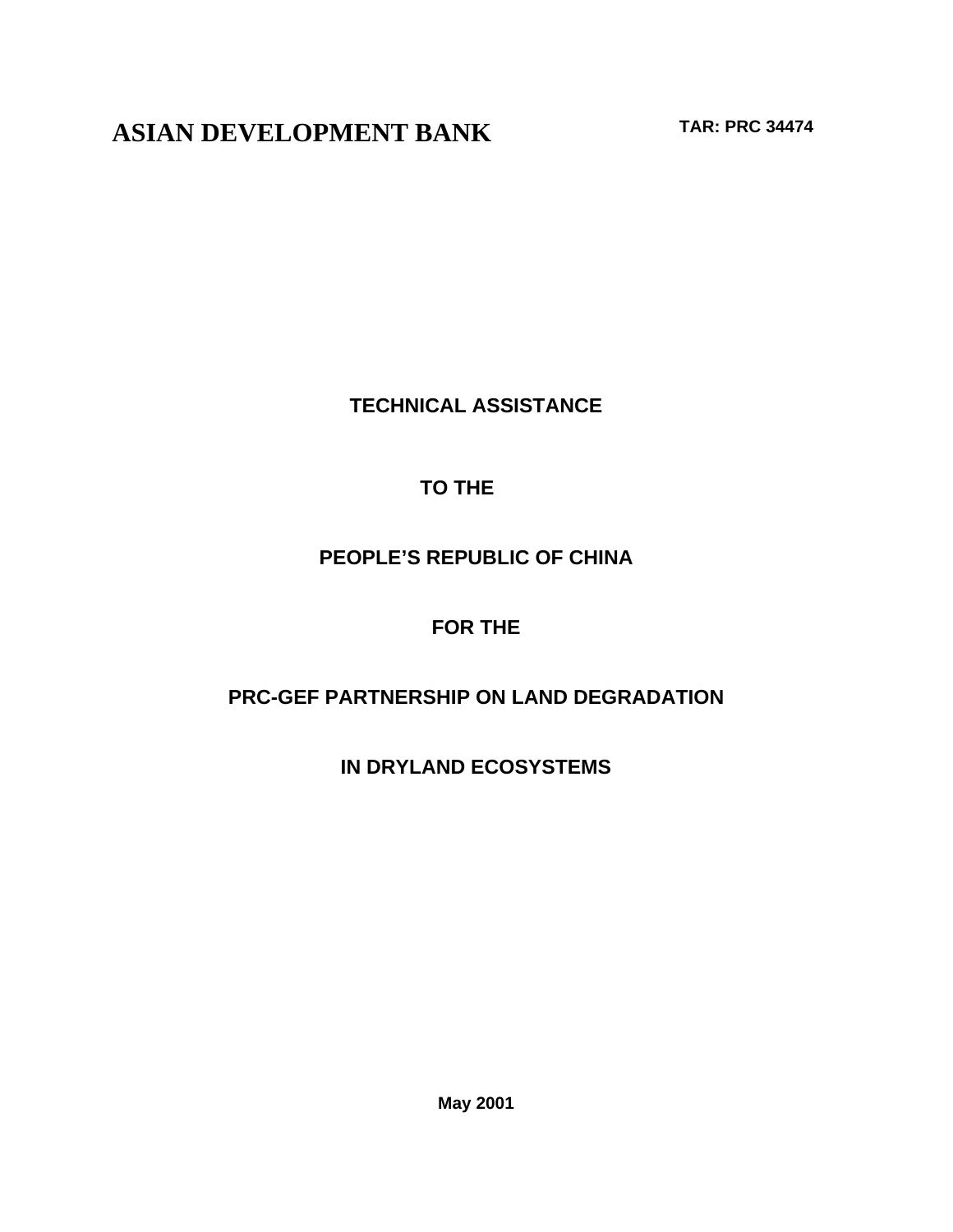## **CURRENCY EQUIVALENTS**

(as of 30 April 2001)

| Currency Unit |     | Yuan (Y) |
|---------------|-----|----------|
| \$1.00        | $=$ | Y8.27    |
| Y1.00         | $=$ | \$0.1209 |

#### **ABBREVIATIONS**

| <b>ADB</b>       |                          | Asian Development Bank                                    |
|------------------|--------------------------|-----------------------------------------------------------|
| <b>CBD</b>       |                          | <b>Convention on Biological Diversity</b>                 |
| <b>CCD</b>       |                          | <b>Convention to Combat Desertification</b>               |
| <b>CCD-NAP</b>   |                          | National Action Plan to Combat Desertification            |
| <b>CCICCD</b>    |                          | Chinese Committee for Implementation of the Convention to |
|                  |                          | <b>Combat Desertification</b>                             |
| <b>CPF</b>       |                          | country programming framework                             |
| <b>GEF</b>       |                          | <b>Global Environment Facility</b>                        |
| M&E              | $\equiv$                 | monitoring and evaluation                                 |
| <b>MOA</b>       |                          | Ministry of Agriculture                                   |
| <b>MOF</b>       |                          | Ministry of Finance                                       |
| <b>MWR</b>       | $\overline{\phantom{0}}$ | Ministry of Water Resources                               |
| OP <sub>12</sub> |                          | operational program of GEF on integrated ecosystem        |
|                  |                          | management                                                |
| PDF-B            |                          | Project Development Facility - Block B                    |
| <b>PRC</b>       |                          | People's Republic of China                                |
| <b>SDPC</b>      |                          | <b>State Development Planning Commission</b>              |
| <b>SEPA</b>      |                          | <b>State Environment Protection Administration</b>        |
| <b>SFA</b>       |                          | <b>State Forestry Administration</b>                      |
| TA.              |                          | technical assistance                                      |
| UN               |                          | <b>United Nations</b>                                     |
| <b>WDS</b>       |                          | western development strategy                              |
|                  |                          |                                                           |

### **WEIGHTS AND MEASURES**

| ha (hectare)             | 10,000 $m^2$        |
|--------------------------|---------------------|
| km (kilometer)           | $1,000 \; \text{m}$ |
| $km2$ (square kilometer) | 100 ha              |
| t (tons)                 | 1,000 kg            |

### **NOTES**

- (i) The fiscal year (FY) of the Government ends on 31 December.
- (ii) In this report, "\$" refers to US dollars.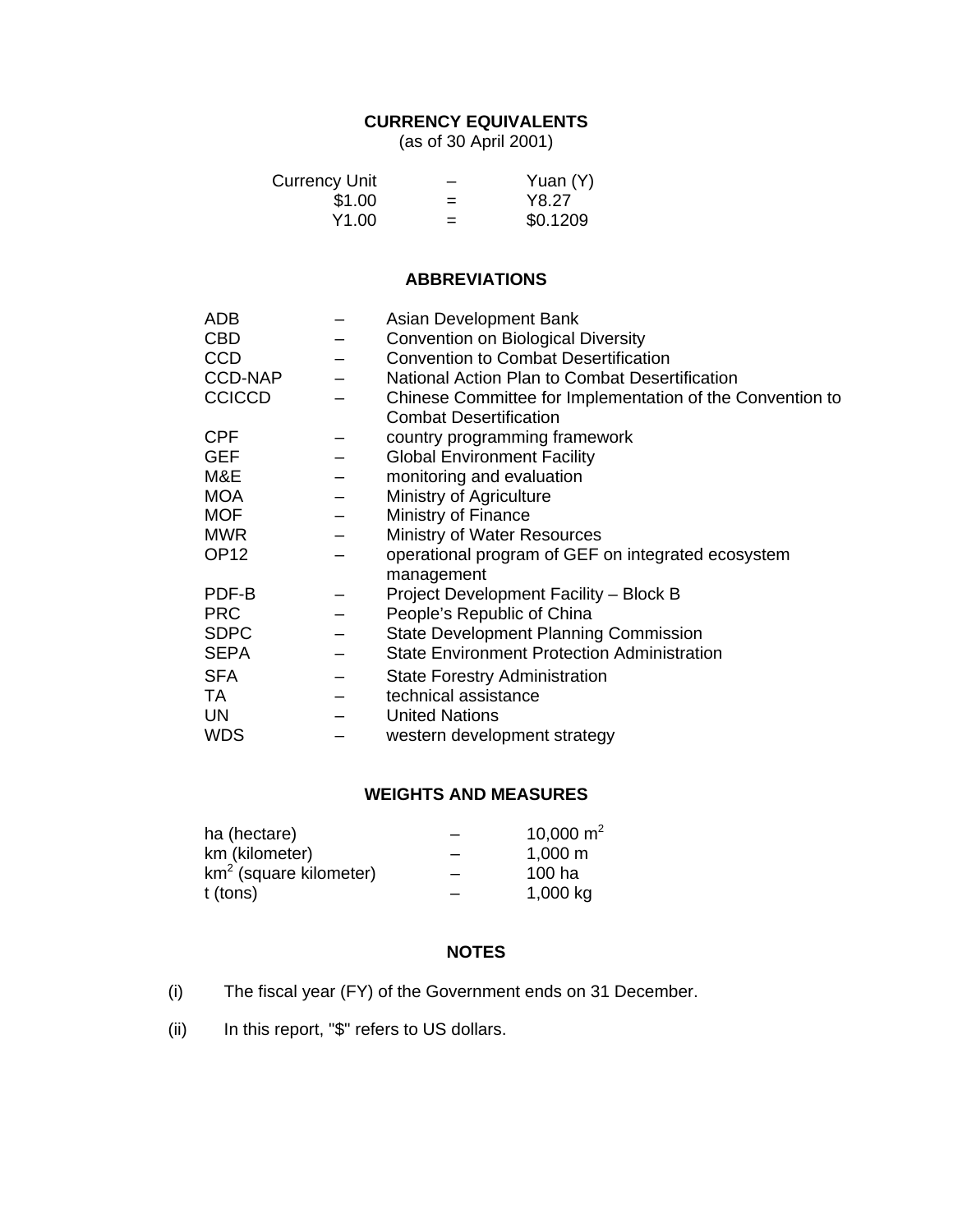#### **I. INTRODUCTION**

1. The Government of the People's Republic of China (PRC) requested the Asian Development Bank (ADB) to take a lead role in preparing a PRC-GEF Partnership on Land Degradation in Dryland Ecosystems, under Operational Program (OP) 12 on Integrated Ecosystem Management. The advisory technical assistance (TA) will build on consultations and exploratory work undertaken in the context of TA 3497-PRC, a small-scale TA (SSTA) carried out from November 2000 to March 2001.1 The Global Environment Facility (GEF) secretariat approved the advisory TA and a Project Development Facility – Block B (PDF-B) grant of \$350,000 on 28 March 2001. To match these funds, the Government requested ADB to provide TA for development of the Partnership. This report is based on an ADB Fact-Finding Mission that visited the PRC 26 March–4 April 2001 to confirm with the Government the objectives, scope, cost estimates, financing plan, and implementation arrangements of the TA.2

#### **II. BACKGROUND AND RATIONALE**

2. In March 2000, the Government endorsed the western development strategy (WDS) to promote growth and development in western PRC.3 The strategy emphasizes two main objectives: (i) reduce economic disparities between the western region and other regions, and (ii) ensure sustainable natural resources management.4 A significant factor leading to deterioration of the environment and ecosystems in the western region is land degradation. Land degradation affects most provinces, while desertification is concentrated in the northern, northeastern, and northwestern regions (the three north regions) lying in the arid, semiarid, and dry subhumid zones.5 Annual soil loss is estimated at 5 billion tons (t). Dust storms affect a wide area including Beijing. Economic damage is difficult to estimate,6 but the annual loss is substantial, including loss of arable and grazing land, destruction of roads and other infrastructure, loss of reservoir storage capacity, and impacts of dust storms in urban areas.

3. Much of the current land degradation is due to poor land use decisions over a long period of time, rather than climate changes or other natural factors. In the PRC, the arable land per capita is 0.11 hectare (ha). The shrinking arable land area and increasing demand for agricultural products pressure farmers to extract higher yields from their land, at the expense of stable soil structure and adequate organic matter content, thus leading to increased soil erosion.7 There is a clear connection between land degradation and poverty. Almost 90 percent of rural people living in poverty are located in areas suffering from soil erosion. In the arid areas, rapidly increasing livestock numbers exacerbate the spread of deserts. Over 90 percent of the

 $\overline{a}$ 

<sup>1</sup> TA 3497-PRC: GEF Partnership on Land Degradation in Dryland Ecosystems, for \$100,000, approved on 5 September 2000.

<sup>2</sup> The TA first appeared in the Internet version of ADB Business Opportunities on 15 March 2001.

<sup>3</sup> The western region covers 12 provinces, an area of 5.4 million square kilometers (km<sup>2</sup>) (57 percent of the country) and 285 million residents (23.7 percent of PRC's population).

<sup>4</sup> TA 3468-PRC: Policy Support for PRC 2020 Project (Phase III), for \$900,000, approved on 14 July 2000, is assisting the Government in relation to WDS.

<sup>5</sup> The Convention to Combat Desertification (CCD) defines desertification as "land degradation in arid, semi-arid, and dry subhumid areas resulting from various factors, including climatic variations and human activities." The predominant factor causing the advance of desert fronts is wind erosion, although the actual causes of desertification are numerous.

<sup>6</sup> Ning Datong (undated. An Assessment of the Economic Losses Resulting from Land Degradation in China), estimated Y59.3 billion (\$7.1 billion) per year, with 24.3 percent from lost farmland, 27.3 percent from nutrients lost in runoff, 42.2 percent in reduced reservoir functions, 5.4 percent from disrupted shipping, and 0.8 percent from salinized soil.

<sup>7</sup> TA 1615-PRC: Monitoring and Management of Fragile Ecosystems in Shanxi-Shaanxi-Inner Mongolia**,** for \$600,000, approved on 27 November 1991.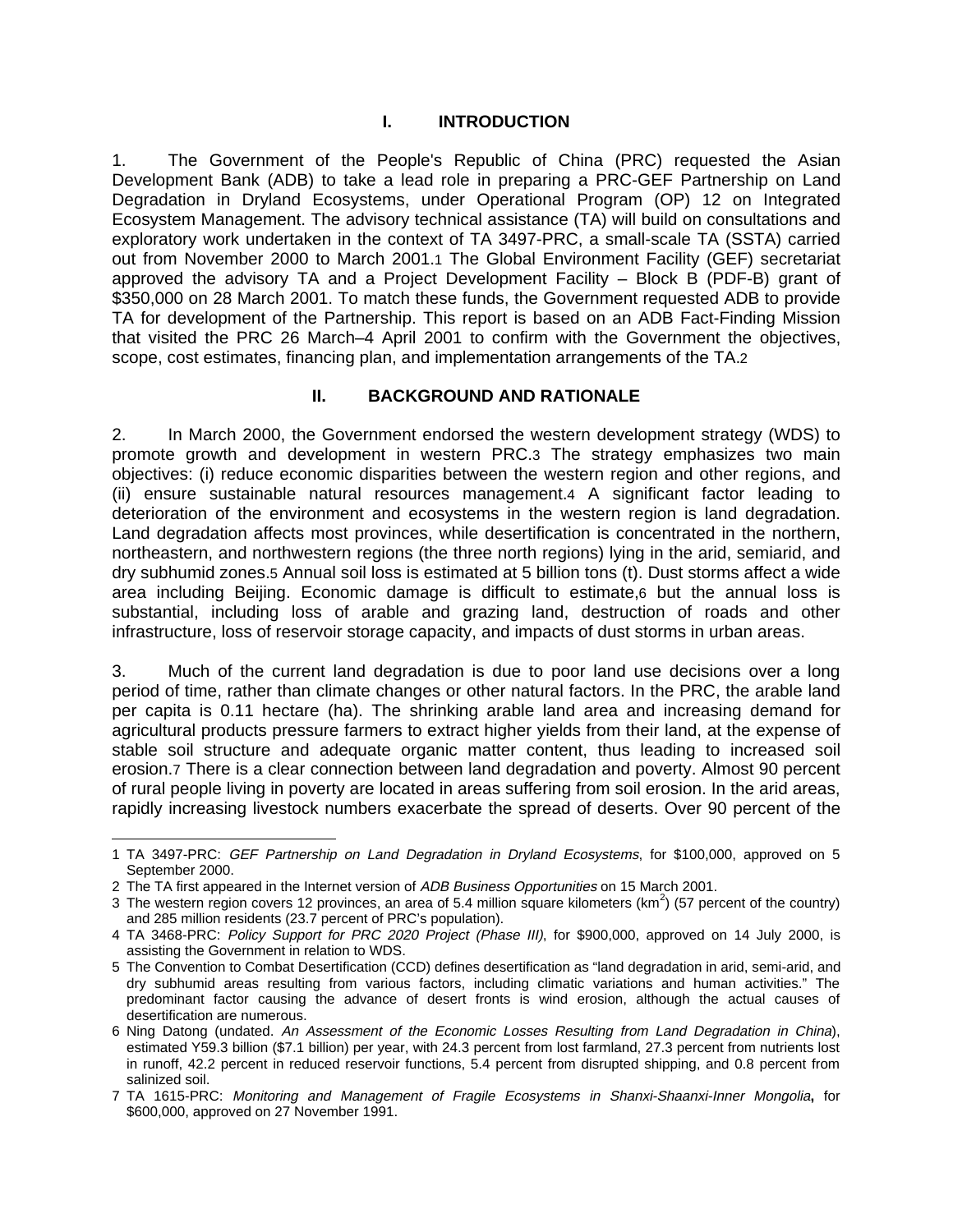1.3 million square kilometers ( $km<sup>2</sup>$ ) of grasslands suffer from moderate to severe degradation, while demand for meat and other livestock products is rising as urbanization and standards of living increase throughout the PRC.

4. Western PRC is rich in biodiversity and supports both Palearctic species and those representative of more subtropical southern latitudes. The arid and semiarid zones contain no less than 5,000 recorded species of plants and animals, including numerous endemics. Many of these species are endangered elsewhere in their range and threatened globally. Many plant species, including over 220 medicinal plants and herbs, grasses, and fruits are useful to humans. Western PRC has 9 of the world's 238 ecoregions considered as priority regions for global conservation action.8 They harbor outstanding and representative examples of the world's ecosystems, which the PRC is committed to protect under the Convention on Biological Diversity (CBD).

5. An institutional framework exists to coordinate the activities of 17 ministries and state commissions associated with efforts to combat land degradation in western PRC.9 To meet PRC's obligations under the United Nations Convention to Combat Desertification (CCD), the China National Committee for the Implementation of the Convention to Combat Desertification (CCICCD) is serviced by a secretariat and the National Bureau to Combat Desertification, housed in the State Forestry Administration (SFA). The China National Desertification Monitoring Centre, the China National Training Centre for Combating Desertification, and the China National Research and Development Centre for Combating Desertification were set up in 1996. The CCICCD has a mandate to (i) coordinate the work of various sectors combating land degradation, (ii) develop medium and long-term action strategies, (iii) prioritize financial resources, (iv) approve the guidelines and policies for implementing the CCD, and (v) review local area development plans submitted by various levels of governments.

6. Under the CCICCD, a National Action Program to Combat Desertification (CCD-NAP) was drafted.10 It focuses on 265 priority counties in western PRC. The draft CCD-NAP spreads implementation over three phases: 2001-2010, 2011-2030, and 2031-2050. A key objective of CCD-NAP in the first phase is to manage 22 million ha of degraded land by 2010. A blue book of investment programs, submitted in 2000 by provincial authorities to the CCICCD for consideration and support by prospective development partners, lists 24 projects covering priority areas, with a total budget of \$1.26 billion.

7. Deficiencies in the CCD-NAP process and the existing institutional arrangements include (i) failure to mainstream CCD objectives within development strategies and ensure policy coordination across sectors; (ii) a focus on activities mainly within the jurisdiction of SFA, such as revegetating desert margins and planting shelterbelts, rather than providing an integrating framework for plans and programs of all relevant ministries; (iii) undue emphasis on achievement of top-down targets and technical solutions; (iv) insufficient coordination among

 8 These are the Altai-Sayan Montane Forests, Middle Asian Mountains Temperate Forests and Steppe, Central China Temperate Forests, Eastern Himalayan Broadleaf and Conifer Forests, Eastern Himalayan Alpine Meadows, Tibetan Stepp, Daurian Steppe, Mekong and Salween River System, and the Yangtze River and Lakes system.

<sup>9</sup> State Forestry Administration, Ministry of Foreign Affairs, State Planning and Development Commission, Ministry of Science and Technology, Ministry of Finance, Ministry of Railway, Ministry of Communication, Ministry of National Territory and Natural Resources, State Environmental Protection Administration, Ministry of Agriculture, Ministry of Water Resources, People's Bank of China, Chinese Academy of Sciences, State Commission of Foreign Trade, Leading Group on Poverty, State Integrated Agricultural Development Bureau, and State Taxation Supervision Bureau.

<sup>10</sup> CCICCD. April 2000. China National Report on the Implementation of the UNCCD and National Action Program to Combat Desertification.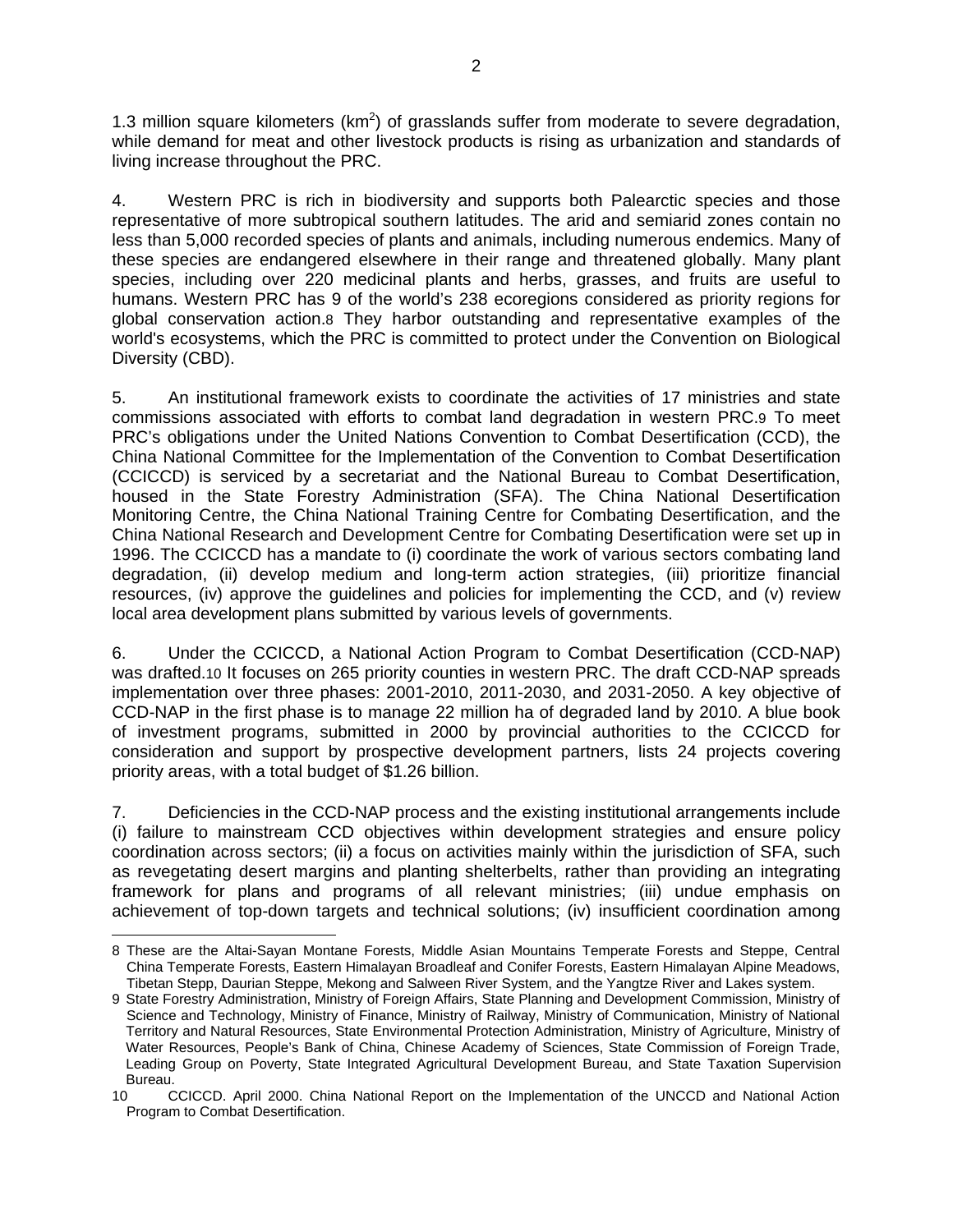line agencies; and (v) lack of sufficient attention to creating an enabling environment for improved resource management by resource users. In addition, opportunities have been missed to achieve synergies among land degradation control, biodiversity conservation, and climate change mitigation that could be realized through integrated ecosystem management approaches. As a result of these deficiencies, the CCD-NAP does not yet provide an adequate framework for resolving inconsistencies and policy conflicts arising from sectoral plans.

8. The Government has requested ADB to assist in formulating the PRC/GEF Partnership and in preparing a multisource, multisectoral country programming framework (CPF) to foster an enabling environment for integrated ecosystem management in the western region. The SSTA completed in March 2001 prepared the GEF proposal for PDF-B funding and facilitated collection of background information, coordination of all relevant government agencies, and the start of aid agency coordination. During preliminary discussions under the SSTA, the Government and ADB agreed that the PRC-GEF Partnership should (i) tackle land degradation issues through an integrated, participatory, and cross-sectoral approach aimed at the root causes of land degradation, and avoid the pursuit of inherently conflicting policies; (ii) evolve effective mechanisms to coordinate the legal/regulatory framework, policies, programs, and actions by various sectoral agencies and aid agencies operating in the areas of agricultural and rural development, land, forestry and water management, environmental protection, and finance and planning; and (iii) introduce appropriate and transparent monitoring and evaluation systems to ensure efficient use of funds and assess the outcomes and impact of efforts to combat land degradation.

## **III. THE TECHNICAL ASSISTANCE**

## **A. Objectives**

9. The PRC/GEF Partnership Program seeks to (i) combat land degradation and reduce poverty in selected ecoregions of national and global significance; (ii) achieve global environmental benefits through conservation of biodiversity and carbon sequestration; and (iii) generate lessons on policies, institutional arrangements, and approaches for integrated ecosystem management for widespread replication (Appendix 1). The TA will prepare, in accordance with the GEF guidelines on the programmed approach (and in combination with a PDF-B grant from GEF11), (i) the CPF outlining the policy matrix, priority investment programs in selected ecoregions, and commitments among partners; (ii) the supporting GEF project brief; and (iii) prefeasibility level assessments of suitable high-priority investments for combined ADB/GEF/aid agency support.

## **B. Scope**

10. The PRC/GEF Partnership will act as a mechanism to supervise on the WDS the provisions of the CCD as outlined in the CCD-NAP and related plans, the CBD as outlined in the Biodiversity Conservation Action Plan, and PRC's commitment to the United Nations Framework Convention on Climate Change (UNFCC).12 The TA will be conducted in two phases. Phase 1 includes (i) preparing an overview of issues to be considered in formulating a CPF, and recommendations for harmonizing laws and policies; (ii) assessing the mandates, roles, responsibilities, and programs of the Ministry of Agriculture (MOA), Ministry of Finance

 11 The GEF PDF-B grant of \$350,000 was approved by the GEF secretariat on 28 March 2001.

<sup>12</sup> The PRC ratified the UNFCCC on 5 January 1993, the Convention on Biological Diversity on 5 January 1993, and the CCD on 18 February 1997. In addition, the PRC ratified the Ramsar Convention in 1992.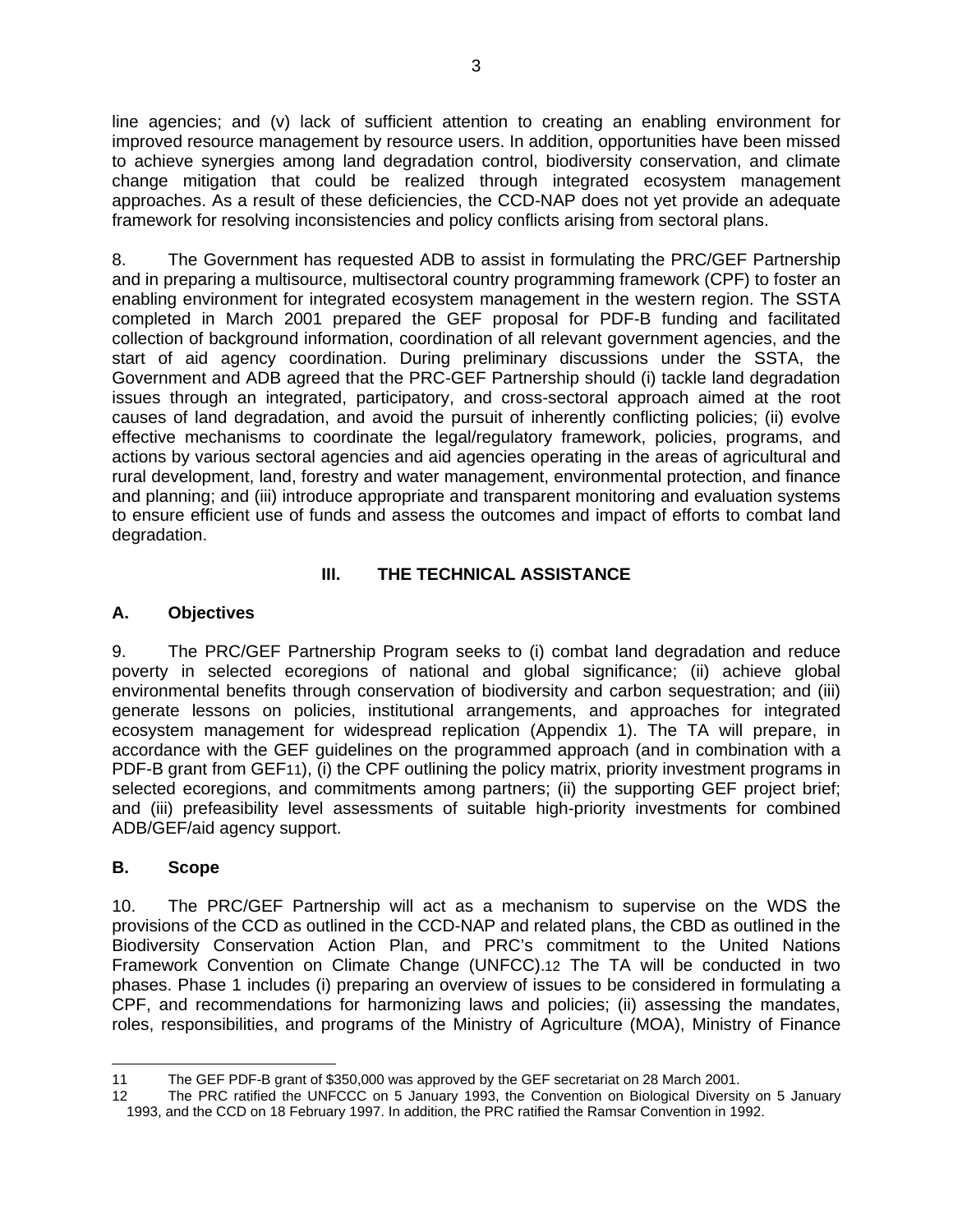(MOF), Ministry of Water Resources (MWR), State Environment Protection Administration (SEPA), SFA, and State Development Planning Commission (SDPC), among others, then formulating recommendations for institutional strengthening and capacity building, eliminating conflicting and/or overlapping responsibilities, introducing bottom-up consultative and participatory processes involving civil society, and integrating sectoral agencies in formulating and implementing projects for integrated ecosystem management; (iii) compiling biodiversity information for western PRC; (iv) assessing the carbon sequestration potential of western PRC; (v) identifying suitable dryland ecoregions as suitable sites for project interventions under the PRC-GEF Partnership; (vi) identifying and screening priority packages of investments and TA as a sequenced program of interventions to be supported by the PRC-GEF Partnership; (vii) compiling a profile of the social issues to be considered in the CPF, and formulating recommendations for incorporating public participation processes and social improvement strategies; (viii) describing biophysical and socioeconomic indicators needed to monitor changes in the ecological environment, biodiversity status, extent and severity of land degradation, condition of water resources, and social well-being; (ix) preparing a design for a monitoring and evaluation system to monitor achievement of program objectives; (x) consultations, workshops, awareness creation, consensus building, and participatory project development; and (xi) preparing a CPF and project brief.

11. In phase 2, prefeasibility-level analysis will be undertaken for high-priority investment projects, for which possible ADB/GEF/aid agency financing is envisaged, to assess financial viability, socioeconomic benefits, environmental impacts, potential for cost recovery, and poverty reduction benefits. This phase will also assist future executing agencies to prepare preliminary project proposals for external financing to be considered by SDPC and MOF. A study tour of community-based land degradation control programs, such as LandCare in Australia, will help to broaden the programmed approach.

## **C. Cost Estimates and Financing Plan**

12. The TA is estimated to cost \$1,440,000 equivalent, comprising \$695,000 in foreign exchange cost and \$745,000 equivalent in local currency cost. ADB will finance \$800,000 equivalent to cover \$475,000 of the foreign exchange cost of \$695,000 plus \$325,000 equivalent of the local currency cost. The TA will be financed on a grant basis from the ADBfunded TA Program. Under ADB's direct administration, GEF has approved a PDF-B grant of \$350,000 equivalent to cover \$220,000 of the foreign exchange cost and \$130,000 equivalent of the local currency cost. The Government will finance the remaining local currency cost of \$290,000 equivalent. Government financing will cover remuneration and per diem of counterpart staff, office accommodation and supplies, local inland travel costs, local communications and reports, and surveys, investigations and plans to be carried out by local design institutes during the course of the study. The cost estimates and financing plan are given in Appendix 2. The Government has been informed that approval of the TA does not commit ADB to finance any ensuing project.

## **D. Implementation Arrangements**

13. The Government has recognized the need for an integrated ecosystem management approach to land degradation in western PRC. This approach will require overcoming the following institutional barriers: (i) lack of policy-relevant data to guide integrated and crosssectoral planning for ecosystem management; (ii) absence of capacity to develop incentives for adopting sustainable management practices; (iii) lack of regional planning policies that align spatial patterns of human settlements and development activities with requisites of ecosystem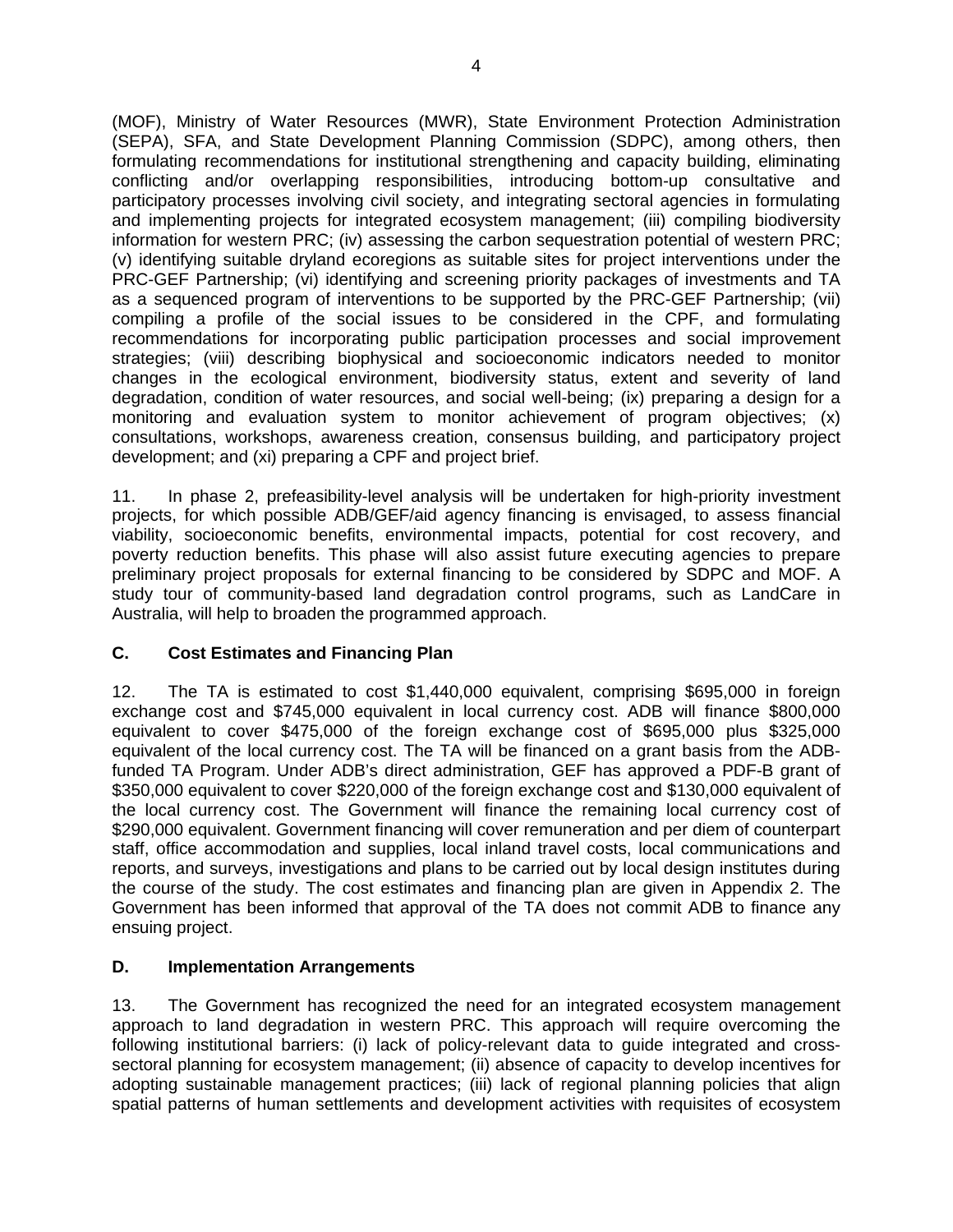management, and reduce pressure on ecologically fragile or vulnerable areas; and (iv) limited institutional capacity to formulate and implement integrated approaches, and constraints to involving existing technical capacity in the planning process.

14. In view of these institutional barriers, a national steering committee was set up comprising SFA, MOF, SEPA, MWR, Leading Group on Poverty, SDPC, and MOA, chaired by MOF and co-chaired by SFA.13 The Executing Agency will be MOF (specifically under the oversight of the GEF Focal Point), while day-to-day administration will be delegated to a Program Management Office (PMO), located within SFA, but staffed by seconded personnel from several line agencies. Counterpart staff in the PMO will be expected to perform as part of the overall TA team. SFA is responsible for coordinating the implementation of PRC's commitments to the United Nations CCD and, through its provincial offices, manages about 800 of PRC's nature reserves (the key repositories of the nation's biodiversity). The TA will strengthen SFA's capacity to implement integrated ecosystem management.

15. The TA will require 65 person-months of consulting services: 50 domestic and 15 international. The consultants, to be engaged through a firm, will be selected by ADB in accordance with ADB's Guidelines on the Use of Consultants and other arrangements satisfactory to ADB for recruiting domestic consultants.14 In view of the need to maintain continuity between completion of the SSTA and to meet the May 2002 deadline for submission of the CPF, advance action will be adopted to recruit consultants on a noncommittal basis. The international consultants will have expertise in natural resource management, biodiversity, carbon sequestration/climate change, land use planning, and economics. The domestic consultants will have expertise in natural resource planning, remote sensing/geographic information systems, social sciences, public expenditure, erosion control, grassland management, wildlife ecology, plant biodiversity, forestry, meteorology/climate change, public participation, and economic planning and appraisal. The terms of reference are in Appendix 3. The TA will be implemented over 12 months, and is expected to commence in July 2001 (Appendix 4). Following ADB's Guidelines for Procurement, the consultants will procure equipment and software, arrange for the study tour, commission research papers, and assume conference expenses and other miscellaneous costs.

### **IV. THE PRESIDENT'S DECISION**

16. The President, acting under the authority delegated by the Board, has approved (i) ADB administering a portion of the technical assistance to be financed by the Global Environment Facility, on a grant basis, in an amount not exceeding the equivalent of \$350,000, and (ii) the provision of technical assistance to be financed by ADB on a grant basis, in an amount not exceeding the equivalent of \$800,000, both to the Government of the People's Republic of China for the purpose of preparing a PRC-GEF Partnership on Land Degradation in Dryland Ecosystems, and hereby reports such action to the Board.

 13 Additional agencies (such as the Leading Group on WDS under State Council) may be included in the steering committee during implementation.

<sup>14</sup> The methodology and terms of reference of the consulting services are specific and clearly identified. Hence, ADB's procedure for simplified technical proposals will be used to select the consultants (Project Administration Instructions, 3.01, paras. 41-42, 1 July 1996).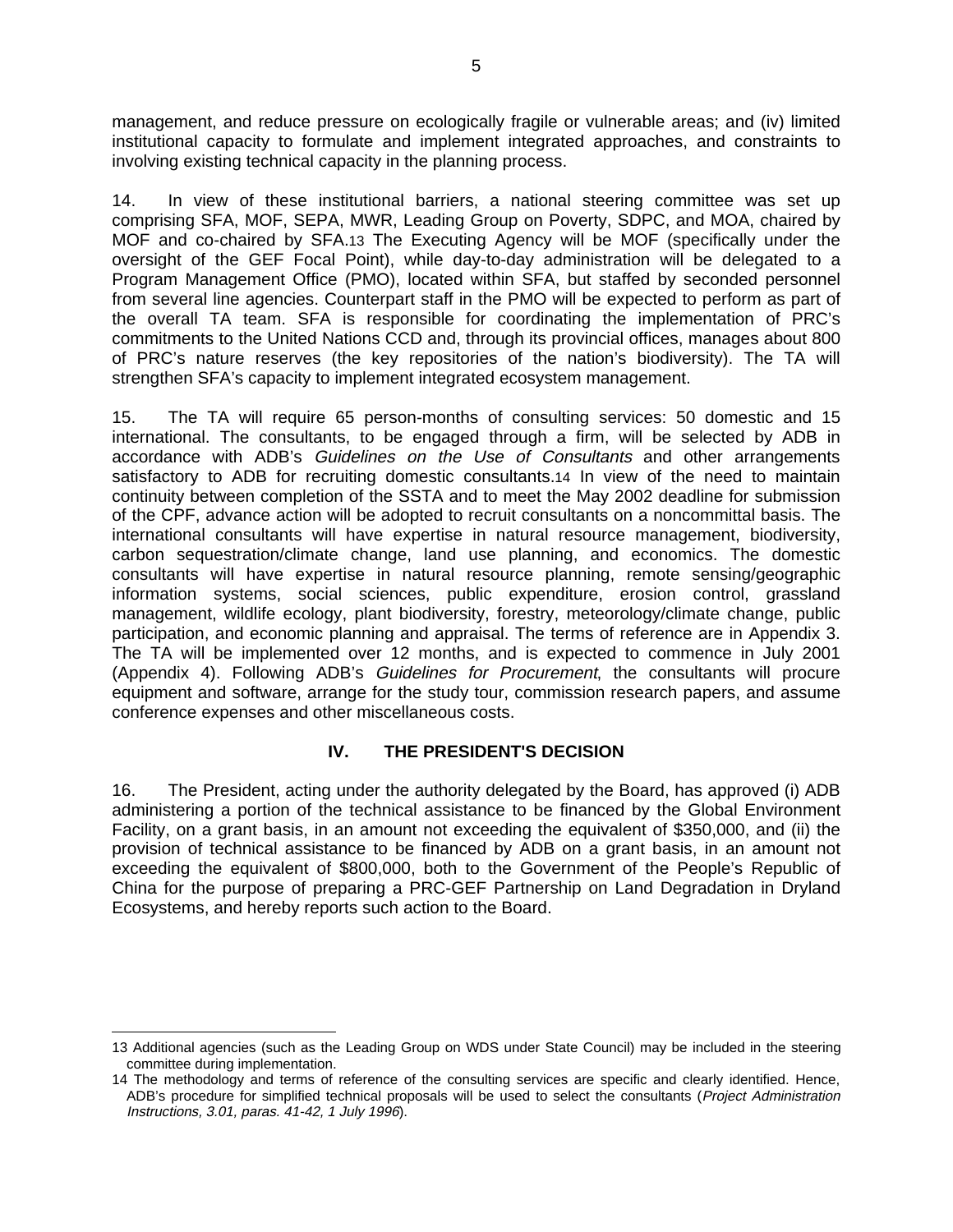## **TECHNICAL ASSISTANCE FRAMEWORK**

| <b>Design</b><br><b>Summary</b>                                                                                                                                                                                                                                         | <b>Performance</b><br><b>Indicators/Targets</b>                                                                                                                                                                                                           | <b>Monitoring</b><br><b>Mechanisms</b>                                                                               | <b>Assumptions</b><br>and Risks                                                                                                                                                                                     |
|-------------------------------------------------------------------------------------------------------------------------------------------------------------------------------------------------------------------------------------------------------------------------|-----------------------------------------------------------------------------------------------------------------------------------------------------------------------------------------------------------------------------------------------------------|----------------------------------------------------------------------------------------------------------------------|---------------------------------------------------------------------------------------------------------------------------------------------------------------------------------------------------------------------|
| Goal<br>Combat land<br>degradation and<br>reduce poverty in<br>selected ecosystems<br>of national and global<br>significance                                                                                                                                            | Integrated ecosystem<br>management<br>effectively<br>mainstreamed into<br>the western<br>development strategy<br>(WDS)                                                                                                                                    | Policy statements of<br>Leading Group on<br>WDS, central and<br>provincial government<br>agencies                    | Consensus on the<br>definition of integrated<br>ecosystem management<br>and its role in the WDS<br>Willingness to mainstream<br>environmental<br>considerations into<br>economic development                        |
| <b>Purpose</b><br>Prepare a country<br>programming<br>framework (CPF) for<br>the PRC-GEF<br>Partnership on Land<br>Degradation, a draft<br>project brief for<br>submission to GEF,<br>and conduct pre-<br>feasibility-level<br>studies for high<br>priority investments | Endorsement of the<br>CPF by Government,<br>multilateral and<br>bilateral agencies,<br>and civil society<br>Approval of the CPF<br>by GEF Council, in<br>accordance with GEF<br><b>Operational Program</b><br>12 on integrated<br>ecosystem<br>management | <b>Presentation to State</b><br>Council, minutes of aid<br>agency coordination<br>group, and GEF Council<br>decision | Relevant line agencies<br>and funding agencies will<br>be prepared to coordinate<br>their activities under the<br>CPF.<br>GEF will have adequate<br>funding to commit to the<br>Partnership for a 10-year<br>period |
| <b>Outputs</b><br>1. Recommended<br>revisions to strategy<br>plans, policies, laws,<br>and programs for<br>integrated ecosystem<br>management in<br>dryland areas of<br>western PRC<br>2. A recommended                                                                 | A coordinated 10-<br>year plan for<br>integrated ecosystem<br>management in<br>western PRC<br>A recommended                                                                                                                                               | Consultant reports and<br>official documents<br>submitted to higher<br>authorities<br><b>Consultant reports</b>      | Strategy may require<br>depopulating some<br>marginal areas and/or<br>settling nomadic<br>herdsmen, thus raising<br>resettlement issues.<br>Institutional restructuring                                             |
| institutional structure<br>for land degradation<br>management in<br>western PRC<br>3. A CPF for OP12<br>for GEF<br>consideration                                                                                                                                        | institutional structure<br>acceptable to central<br>Government<br>CPF and project brief<br>acceptable to all<br>parties                                                                                                                                   | Official documentation<br>of proposed reforms<br>CPF submitted to GEF<br>Council, for May 2002<br>meeting            | was initiated in 1998, so it<br>may be too soon to<br>consider further reforms<br>Consensus on the CPF<br>may take longer than<br>anticipated.                                                                      |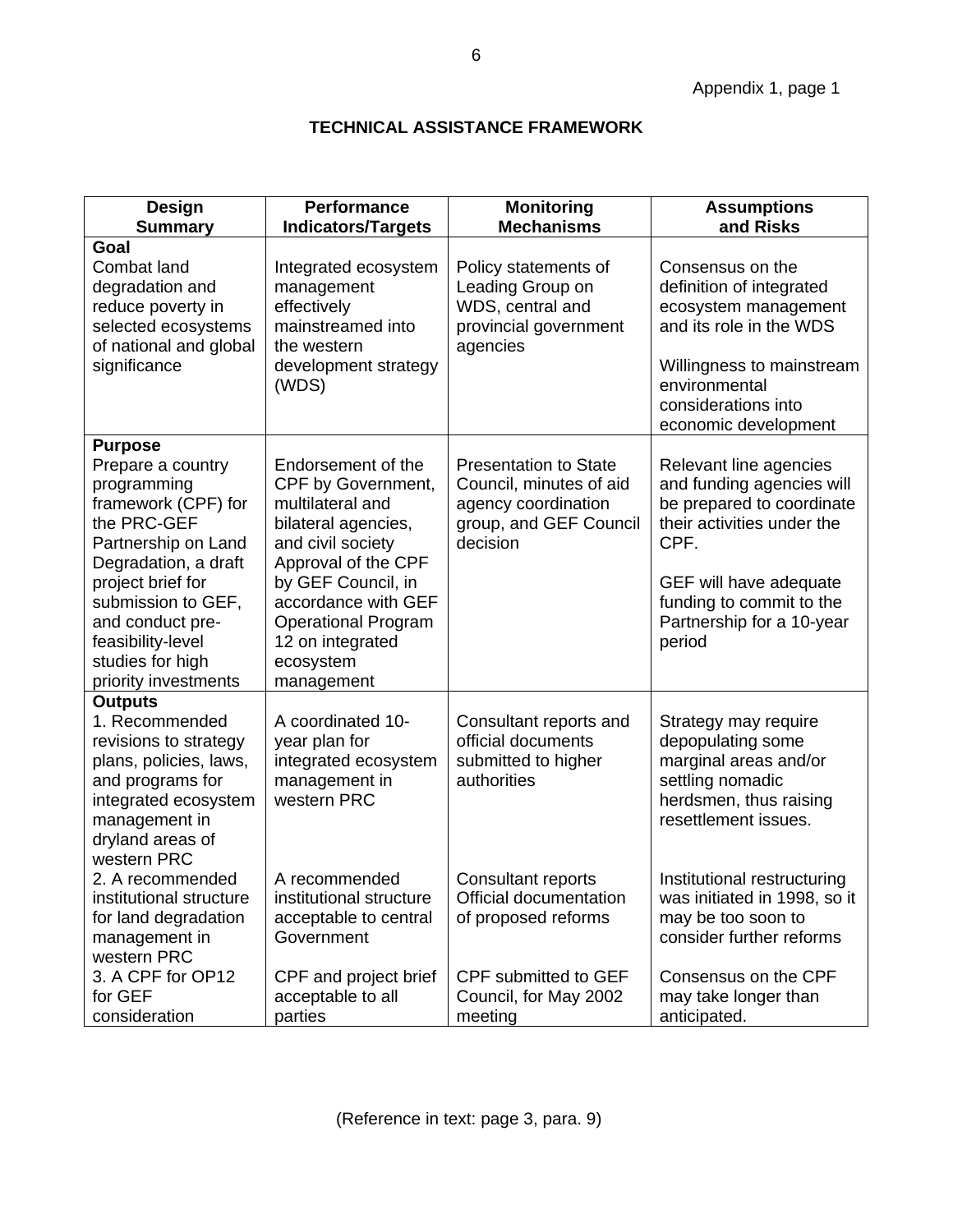Appendix 1, page 2

| <b>Design</b><br><b>Summary</b>                                                                                                                                   | <b>Performance</b><br><b>Indicators/Targets</b>                                                                                                  | <b>Monitoring</b><br><b>Mechanisms</b>                                                                                                                   | <b>Assumptions</b><br>and Risks                                                                                                                                                                           |
|-------------------------------------------------------------------------------------------------------------------------------------------------------------------|--------------------------------------------------------------------------------------------------------------------------------------------------|----------------------------------------------------------------------------------------------------------------------------------------------------------|-----------------------------------------------------------------------------------------------------------------------------------------------------------------------------------------------------------|
| 4. A tentative 10-year<br>public investment<br>package,<br>consolidating all<br>relevant priority<br>projects                                                     | Public investment<br>package submitted to<br>Ministry of Finance<br>and State<br>Development<br>Planning<br>Commission (SDPC)<br>for endorsement | Register of projects,<br>ongoing and pipeline,<br>indicating investment<br>size, executing agency,<br>external support, and<br>status                    | Investment package must<br>balance financing<br>capacity and investment<br>needs, but may err toward<br>one extreme.                                                                                      |
| 5. A consolidated<br>register of projects<br>from external sources<br>and pipeline projects<br>and aid agency<br>coordination<br>mechanism                        | Register established<br>and maintained,<br>preferably on a public<br>web site                                                                    | Regular reports of all<br>relevant Government<br>and externally-<br>supported projects                                                                   | Data may overestimate<br>true extent of investment,<br>as many projects may not<br>come to fruition.                                                                                                      |
| 6. High-priority<br>projects ready for<br>consideration as part<br>of the 10th Five-Year<br>Plan period or later                                                  | At least five high-<br>priority projects<br>studied to pre-<br>feasibility level, for<br>possible external<br>funding                            | Consultant reports, pre-<br>feasibility studies, and<br>evaluation of studies by<br>SDPC, GEF technical<br>assessment panel, and<br>PRC panel of experts | Limited potential for cost<br>recovery may inhibit<br>Government from<br>borrowing externally for<br>the highest priority<br>projects.                                                                    |
| <b>Activities</b><br>1. Review of all<br>existing plans and<br>programs related to<br>land degradation and<br>biodiversity in<br>western PRC                      | All relevant provincial<br>and central<br>government agencies<br>filled questionnaires.                                                          | Records of meetings<br>and bibliography of<br>reports collected                                                                                          | Mechanism needed to<br>establish a focal point in<br>each province, to facilitate<br>two-way information flow                                                                                             |
| 2. Review of existing<br>laws, regulations,<br>and policies for<br>consistency with<br>integrated ecosystem<br>management                                         | Strengths and<br>weaknesses of key<br>legislation and<br>policies documented                                                                     | Consultant reports,<br>workshop proceedings,<br>and commissioned<br>papers                                                                               | Preparing and passing<br>new legislation are a time-<br>consuming process.<br>Enforcement may be a<br>weak link.                                                                                          |
| approach<br>3. Review of<br>institutional<br>arrangements for<br>land degradation<br>management in<br>dryland ecosystems<br>and the need for<br>structural change | Organization charts,<br>staff strengths,<br>qualifications,<br>committee structures,<br>reporting<br>mechanisms, etc.                            | Consultant reports and<br>commissioned papers                                                                                                            | Future status of research,<br>design, and monitoring<br>institutes, which were<br>detached from central<br>ministries in 1998, is still<br>uncertain. Institutional<br>reform is difficult in the<br>PRC. |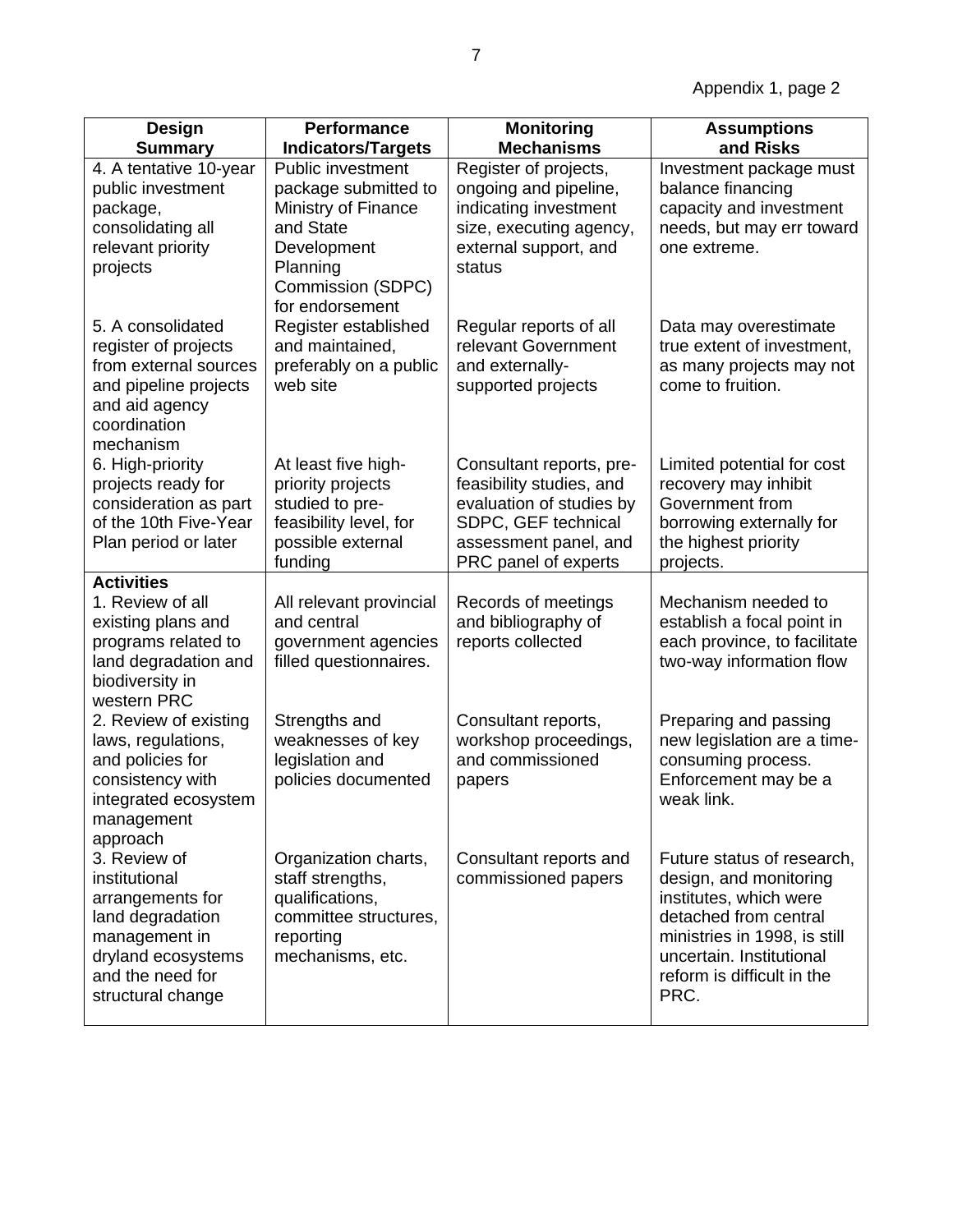| <b>Design</b><br><b>Summary</b>                                                                                                                                                                        | <b>Performance</b><br><b>Indicators/Targets</b>                                                                                                                                          | <b>Monitoring</b><br><b>Mechanisms</b>                                                                                    | <b>Assumptions</b><br>and Risks                                                                                                                                                                                                                |
|--------------------------------------------------------------------------------------------------------------------------------------------------------------------------------------------------------|------------------------------------------------------------------------------------------------------------------------------------------------------------------------------------------|---------------------------------------------------------------------------------------------------------------------------|------------------------------------------------------------------------------------------------------------------------------------------------------------------------------------------------------------------------------------------------|
| 4. Compile<br>biodiversity data and<br>assess carbon<br>sequestration<br>potential for western<br><b>PRC</b>                                                                                           | Species lists,<br>biodiversity index,<br>plus qualitative<br>assessment; carbon<br>sequestration model                                                                                   | Consultant reports and<br>commissioned research<br>papers                                                                 | Additional surveys may be<br>needed if the required<br>data are not available.                                                                                                                                                                 |
| 5. Document the key<br>social issues to be<br>addressed as part of<br>the effort to achieve<br>integrated ecosystem<br>management in<br>western PRC                                                    | Socioeconomic data,<br>qualitative<br>assessment of past<br>programs, including<br>resettling in marginal<br>lands, interview<br>sheets with potential<br>beneficiaries                  | Consultant reports,<br>workshop proceedings,<br>commissioned studies                                                      | Resettled populations<br>may not be willing to talk<br>openly, relevant data may<br>be difficult to obtain, and<br>surveys conducted by<br>foreign experts are often<br>restricted.                                                            |
| 6. Seek consensus<br>on appropriate<br>national and local<br>strategies and<br>policies to achieve<br>environmental goals<br>encompassed under<br>the WDS                                              | Participatory and<br>consultative<br>processes with all<br>key stakeholders<br>Draft documents to<br>receive widest<br>possible review by<br>domestic and<br>international experts       | Workshop proceedings,<br>compilation of<br>comments and how<br>addressed in<br>successive drafts, and<br>web site reviews | Outreach may not be<br>sufficiently<br>comprehensive to elicit<br>the opinions of the full<br>range of stakeholders<br>needed to ensure a true<br>consensus. Excessive<br>time is required to modify<br>policies and introduce<br>legislation. |
| 7. Establish standing<br>aid agency<br>coordination group<br>8. Attempt to<br>harmonize relevant<br>sectoral five year<br>development plans<br>and the three main<br>global environment<br>conventions | Majority of aid<br>agencies meet<br>regularly.<br>Sectoral plans<br>mainstream<br>biodiversity, climate<br>change impacts,<br>desertification and<br>integrated ecosystem<br>management. | Minutes of group<br>meetings<br>TA review missions<br>Revised five-year plans<br>and annual plans,<br>including budgets   | Aid agencies may prefer<br>to operate independently.<br>Sectoral agencies may<br>not accept any mandate<br>of SFA to intervene in<br>their planning processes.                                                                                 |
| 9. Select and specify<br>ecological regions for<br>priority support under<br>the Partnership                                                                                                           | Superimposition of<br>biodiversity, land<br>degradation, and<br>poverty data by<br>county, using<br>geographic<br>information systems<br>(GIS)                                           | Register of project<br>interventions, consultant<br>reports, commissioned<br>papers                                       | Adequate data may not<br>be available for<br>biodiversity at the county<br>level.                                                                                                                                                              |
| 10. Prepare a 10-<br>year program to<br>combat land<br>degradation in<br>selected ecoregions<br>of national and global                                                                                 | Combined program<br>accepted by all<br>relevant government<br>agencies                                                                                                                   | Consultant reports,<br>CPF, and GIS database                                                                              | Sectoral agencies may be<br>reluctant to amend their<br>existing plans to accord<br>with the overall program.                                                                                                                                  |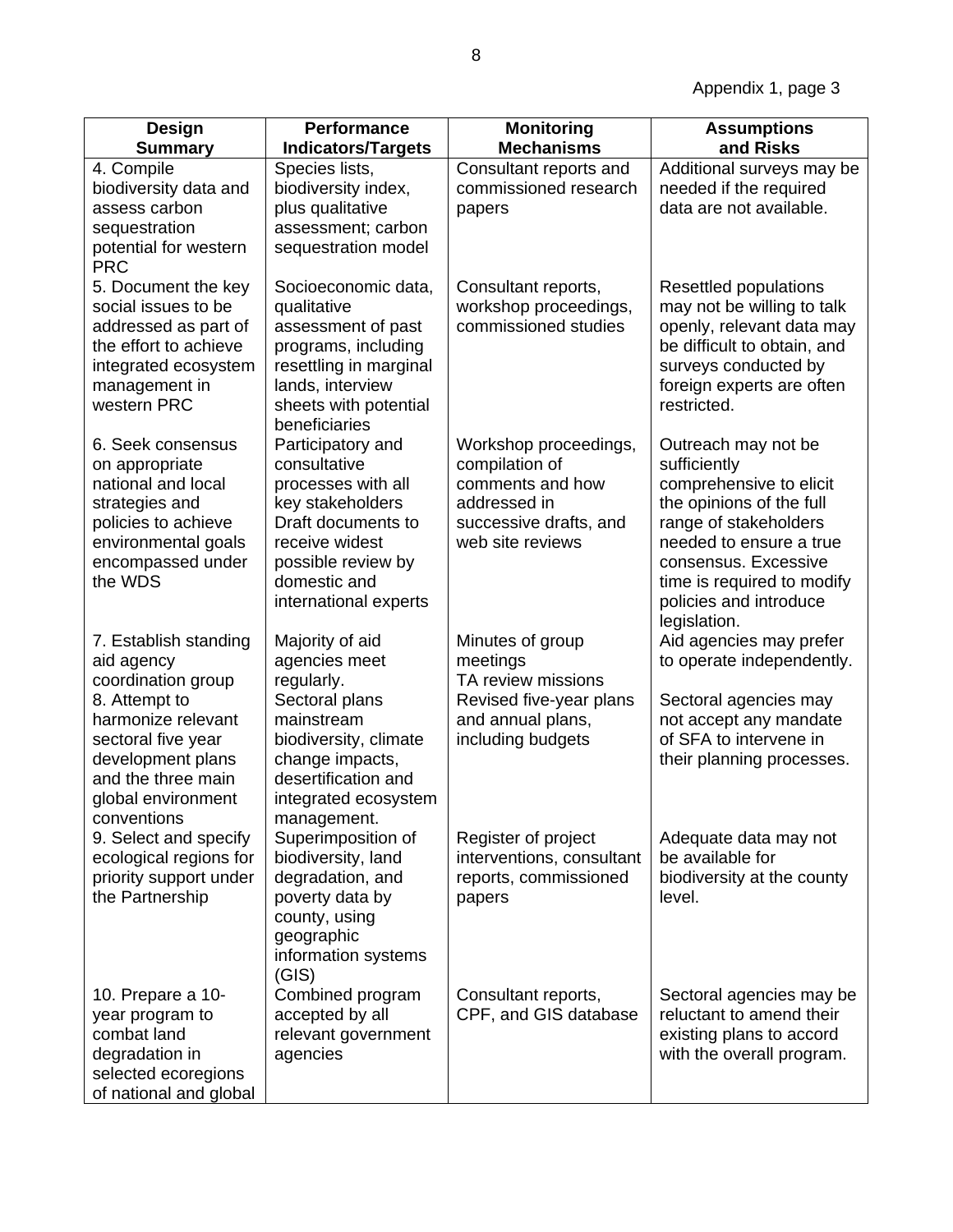| <b>Design</b><br><b>Summary</b>                                                                                                                                                                                                                                 | <b>Performance</b><br><b>Indicators/Targets</b>                                                                                                                                                     | <b>Monitoring</b><br><b>Mechanisms</b>                                                                                                                                                 | <b>Assumptions</b><br>and Risks                                                                                                                                                                                       |
|-----------------------------------------------------------------------------------------------------------------------------------------------------------------------------------------------------------------------------------------------------------------|-----------------------------------------------------------------------------------------------------------------------------------------------------------------------------------------------------|----------------------------------------------------------------------------------------------------------------------------------------------------------------------------------------|-----------------------------------------------------------------------------------------------------------------------------------------------------------------------------------------------------------------------|
| significance<br>11. Define priority<br>packages of<br>investments and<br>technical assistance<br>for the selected                                                                                                                                               | Ranking of priority<br>investment packages<br>according to rational<br>selection criteria                                                                                                           | Consultant reports,<br>CPF, and GIS database                                                                                                                                           | Institutional protectionism<br>may inhibit rational<br>selection of priority<br>investment packages.                                                                                                                  |
| ecoregions<br>12. Prepare project<br>brief suitable for GEF<br>consideration,<br>including incremental<br>cost calculations<br>13. Enumerate<br>specific milestones<br>and indicators for<br>monitoring and<br>measuring progress<br>in combating land          | Project Brief to be<br>ready for May 2002<br><b>GEF Council</b><br>meeting.<br>Milestones and<br>indicators that are<br>relatively simple to<br>monitor, using<br>existing staff and<br>equipment.  | <b>GEF</b> submission<br>records.<br>Monitoring and<br>evaluation report, as<br>part of the consultant's<br>final report.                                                              | <b>GEF</b> technical<br>assessment panel and<br>other external reviewers<br>may not accept PRC<br>priorities.<br>Government may not be<br>willing to allocate funds to<br>monitoring and evaluation<br>programs.      |
| degradation<br>14. Prepare and<br>disseminate bilingual<br>reports at key stages<br>for international and<br>domestic review<br>15. Establish a<br>website and post<br>relevant documents                                                                       | All reports (including<br>inception, midterm,<br>and final) well<br>presented and<br>concise<br>Web site established<br>and maintained                                                              | Submission of draft<br>reports to the Asian<br>Development Bank<br>(ADB) and the<br>Government<br>Web pages                                                                            | Poor translation and<br>lengthy documentation<br>may reduce readability for<br>key decision makers.<br>Key stakeholders may not<br>have access to Internet                                                            |
| for review<br>16. Conduct steering<br>committee and<br>leading group<br>meetings as<br>necessary, but<br>particularly at key<br>milestones                                                                                                                      | Steering committee<br>and leading group<br>meetings held at<br>least twice during TA<br>period                                                                                                      | Minutes of steering<br>committee and leading<br>group meetings                                                                                                                         | Senior staff are often<br>difficult to assemble at the<br>same time.                                                                                                                                                  |
| <b>Inputs</b><br>1. Institutional<br>strengthening<br>2. Consultants -<br>International<br>$\bullet$<br>Domestic<br>$\bullet$<br>3. Training/study tour<br>4. Workshops/<br><b>Seminars</b><br>5. Commissioned<br>research papers<br>6. Translation<br>services | Equipment - \$50,000<br>Total Cost - \$620,000<br>15 person-months<br>50 person-months<br><b>Total Cost - \$80,000</b><br>\$20,000 per<br>workshop x 5<br>\$5,000 by 10 papers<br>\$50,000 contract | Receipts of equipment<br>purchased<br>Consultant company<br>invoices<br>Invoices of travel and<br>accommodation<br>Receipts<br>Lump sum for accepted<br>papers<br>Invoice for services | Inputs can be used<br>flexibly as TA outcomes<br>begin to emerge.<br>Government will second<br>counterpart staff to PMO.<br>International and<br>domestic consultants will<br>work effectively as a<br>combined team. |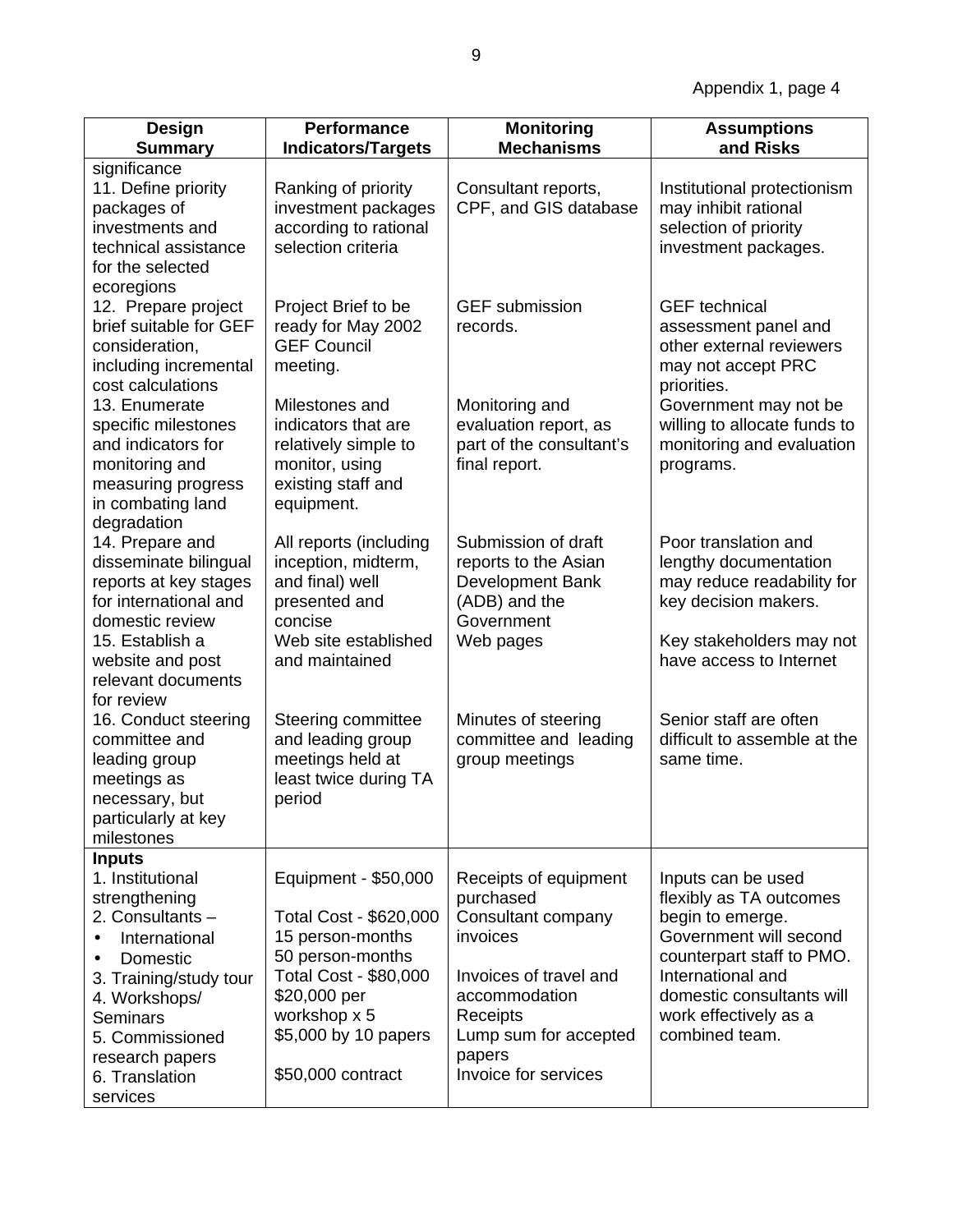| Design<br><b>Summary</b> | <b>Performance</b><br><b>Indicators/Targets</b> | <b>Monitoring</b><br><b>Mechanisms</b> | <b>Assumptions</b><br>and Risks |
|--------------------------|-------------------------------------------------|----------------------------------------|---------------------------------|
| 7. Expert panel          | $$5,000 \times 10$ experts                      | Lump sum payment                       |                                 |
| 8. Web design            | \$20,000 contract                               | Invoice                                |                                 |
| 9. Contingencies/        | \$150,000                                       |                                        |                                 |
| <b>Others</b>            |                                                 |                                        |                                 |
| <b>Total ADB-GEF</b>     | \$1,150,000                                     |                                        |                                 |
| Government               | \$290,000                                       |                                        |                                 |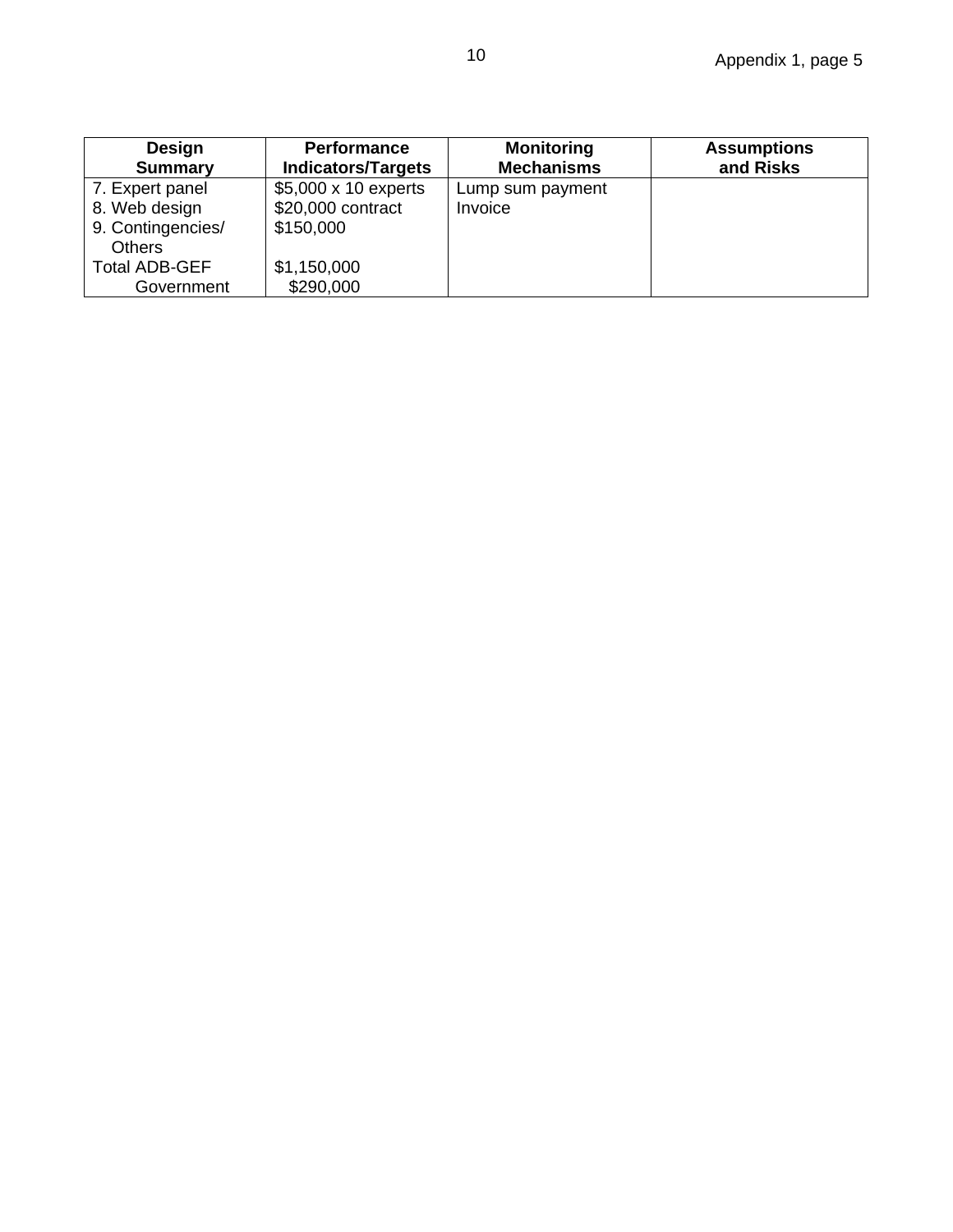## **COST ESTIMATES AND FINANCING PLAN**

(\$'000)

| Item |                                                         | Foreign<br><b>Exchange</b> | Local<br><b>Currency</b> | <b>Total</b><br>Cost |
|------|---------------------------------------------------------|----------------------------|--------------------------|----------------------|
|      | A. Asian Development Bank <sup>a</sup>                  |                            |                          |                      |
|      | 1. Consultants                                          |                            |                          |                      |
|      | a. Remuneration and Per Diem                            |                            |                          |                      |
|      | <b>International Consultants</b><br>Τ.                  | 145                        | 0                        | 145                  |
|      | <b>Domestic Consultants/Expert Panel</b><br>ii.         | 0                          | 170                      | 170                  |
|      | b. International and Local Travel                       | 25                         | 20                       | 45                   |
|      | <b>Reports and Communications</b><br>C.                 | 30                         | 10                       | 40                   |
|      | <b>Equipment and Software</b><br>2.                     | 40                         | 0                        | 40                   |
|      | 3. Training, Seminars, and Conferences                  |                            |                          |                      |
|      | Facilitators/Translators<br>а.                          | 100                        | 40                       | 140                  |
|      | b. Training Program/Study Tour                          | 75                         | 0                        | 75                   |
|      | 4. Surveys/Commissioned Research Studies                | 0                          | 50                       | 50                   |
|      | Miscellaneous Administration and<br>5.                  | 10                         | 0                        | 10                   |
|      | <b>Support Costs</b>                                    |                            |                          |                      |
|      | <b>Representative for Contract Negotiations</b><br>6.   | 5                          | 0                        | 5                    |
|      | Contingencies<br>7.                                     | 45                         | 35                       | 80                   |
|      | Subtotal (A)                                            | 475                        | 325                      | 800                  |
|      | <b>B. Global Environment Facility</b>                   |                            |                          |                      |
|      | 1. Consultants                                          |                            |                          |                      |
|      | Remuneration and Per Diem<br>а.                         |                            |                          |                      |
|      | <b>International Consultants</b><br>Τ.                  | 155                        | 0                        | 155                  |
|      | <b>Domestic Consultants/Expert Panel</b><br>Ш.          | 0                          | 80                       | 80                   |
|      | <b>International and Local Travel</b><br>b.             | 20                         | 5                        | 25                   |
|      | <b>Reports and Communications</b><br>C.                 | 5                          | 5                        | 10                   |
|      | <b>Equipment and Software</b><br>2.                     | 10                         | $\overline{0}$           | 10                   |
|      | 3. Training, Seminars, and Conferences                  |                            |                          |                      |
|      | a. Facilitators/Translators                             | 0                          | 10                       | 10                   |
|      | b. Training Program/Study Tour                          | 0                          | 5                        | 5                    |
|      | <b>Surveys/Commissioned Research Studies</b><br>4.      | 0                          | 0                        | 0                    |
|      | Misc. Administration and Support Costs<br>5.            | 0                          | 10                       | 10                   |
|      | 6.<br><b>Representative for Contract Negotiations</b>   | 0                          | 0                        | 0                    |
|      | 7.<br>Contingencies                                     | 30                         | 15                       | 45                   |
|      | Subtotal (B)                                            | 220                        | 130                      | 350                  |
|      | <b>C. Government Financing</b>                          |                            |                          |                      |
|      | 1. Office Accommodation and Transport                   | 0                          | 50                       | 50                   |
|      | 2. Remuneration/Per Diem of Counterpart<br><b>Staff</b> | 0                          | 35                       | 35                   |
|      | Training, Seminars, Workshops<br>3.                     | 0                          | 30                       | 30                   |
|      | Surveys and investigations<br>4.                        | 0                          | 150                      | 150                  |
|      | <b>Others</b><br>5.                                     | 0                          | 25                       | 25                   |
|      | Subtotal (C)                                            | $\bf{0}$                   | 290                      | 290                  |
|      | <b>Total</b>                                            | 695                        | 745                      | 1,440                |
|      | $a_{\Lambda}$ DD funded TA Dream                        |                            |                          |                      |

aADB-funded TA Program Source: Staff estimates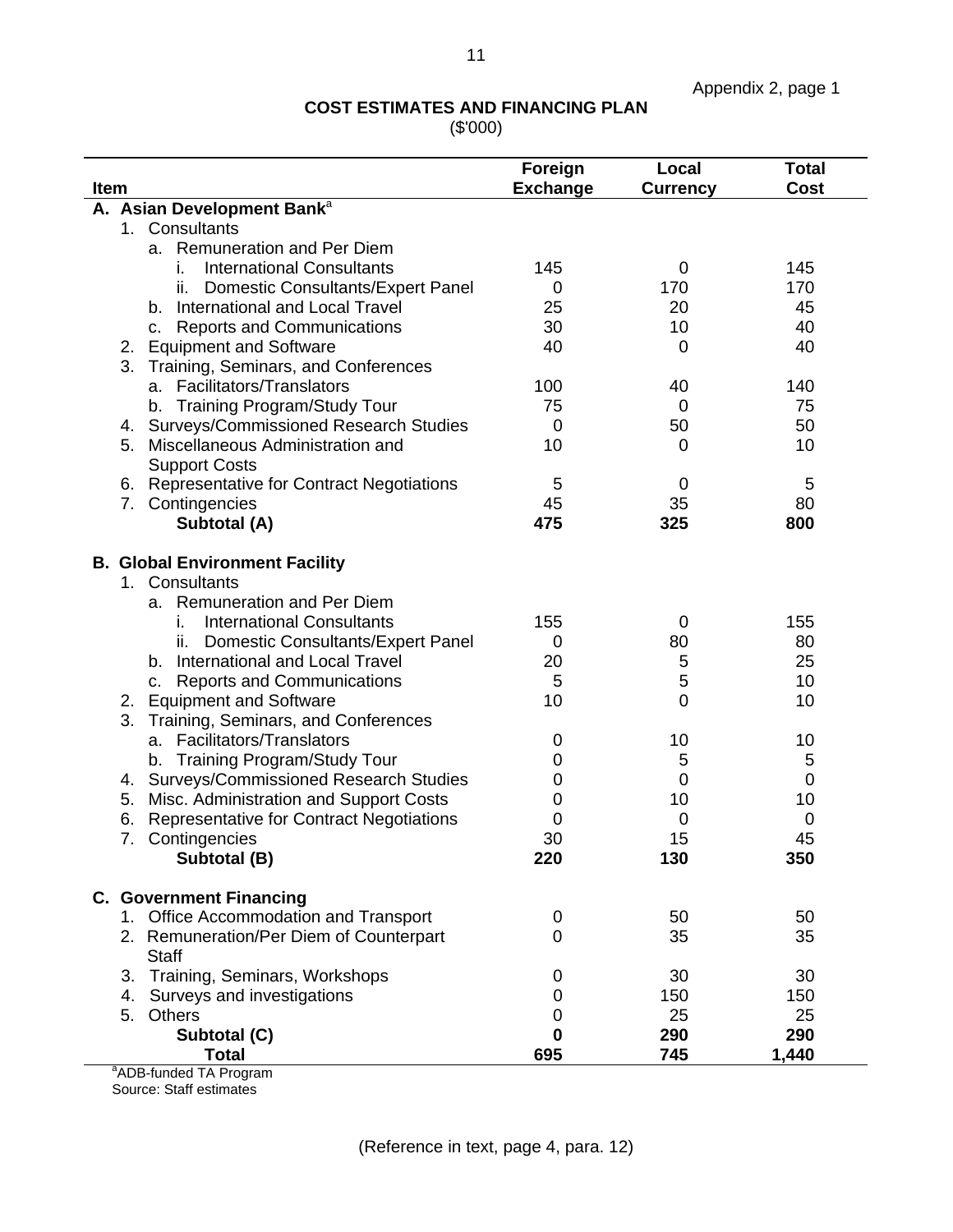Notes:

1. The equipment includes two laptop computers, one work station, and softwares – word processing, browser, publishing, Geographic Information System, spreadsheet, etc. (\$20,000), office equipment (\$10,000), two mobile phones (\$1,000), plotter (\$5,000), color printer (\$1,000), plus servicing, replenishables, and repair (\$3,000).

2. As the objective of the TA is to develop a partnership among 12 provinces, 17 government agencies, and about 20 international agencies, a series of workshops, seminars, and conferences is required. These will comprise (i) regional workshops (3) to seek inputs from provincial (and lower level) authorities and regionally based research agencies; (ii) national policy coordination workshop (Beijing) to ensure that all central level agencies are committed to a holistic, integrated ecosystems approach, under the auspices of the Western Development Strategy; (iii) aid agency coordination group workshops (6), mostly in Beijing, to coordinate aid agency programs and commitments; (iv) an international workshop in Beijing to consider the draft Country Programming Framework and to agree on priority projects to proceed to phase 2. While the number of participants is difficult to state at this stage, we anticipate at least 300 for the regional workshops, 100 for the national workshop, 30-40 for each aid agency coordination group meeting, and 200 for the international workshop.

3. The proposed study tour is costed on the basis of a 10-person group to visit LandCare activities in Australia (a community-based program for management of land degradation) for 10 days (estimated cost \$35,000, including an organization fee, guide, transportation, translation, accommodation and per diems, miscellaneous costs). The balance is for four short (1-2 months) courses on selected topics (at appropriate universities overseas) at \$10,000 each, as ADB's contribution to capacity building for State Forestry Administration.

4. Reports include 100 copies of inception report (English only), 100 copies of midterm report (in English, with executive summary in English and Chinese), 100 copies of draft final report (in English, with executive summary in English and Chinese), and 200 copies of final report (in both English and Chinese), plus 100 copies of the main final report in PDF format on CD-ROM.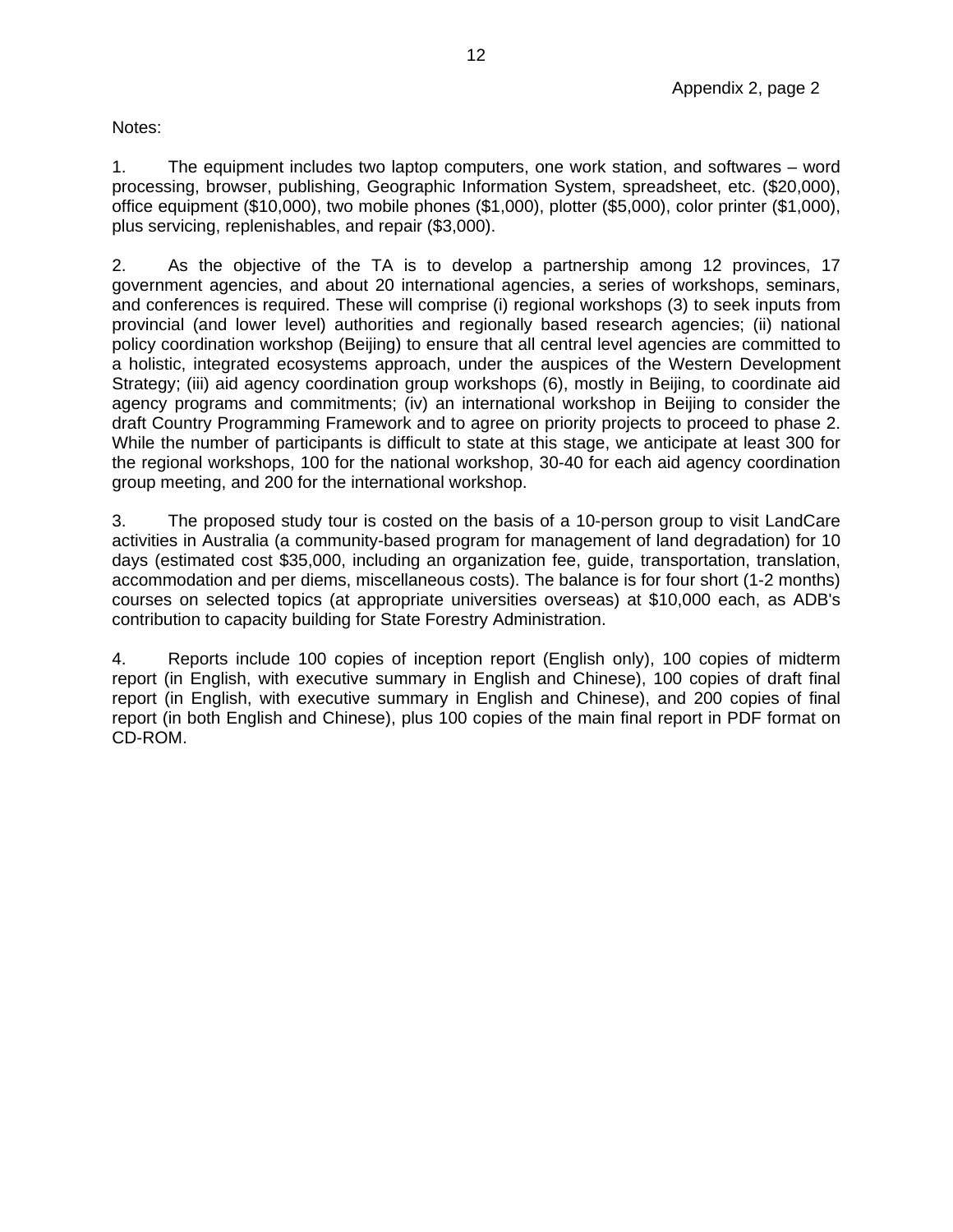#### **OUTLINE TERMS OF REFERENCE**

#### **A. Background**

1. The objective of the People's Republic of China-Global Environment Facility (PRC-GEF) Partnership is to combat land degradation in dryland ecosystems in the western part of the PRC. This will be done through selective support for the National Action Plan for Implementation of the Convention to Combat Desertification (CCD-NAP) in synergy with other programs and projects that address land degradation in western PRC. The Partnership will (i) formulate strategies and implement supporting measures to reverse the trend of ecological deterioration and promote sustainable natural resources management as an integral part of the western development strategy (WDS); and (ii) strengthen the conservation and sustainable use of globally important biodiversity and promote carbon sequestration in the context of the Biodiversity Conservation Action Plan (BCAP) and the country's commitment to the United Nations Framework Convention on Climate Change (UNFCCC).

2. The Partnership will be governed by a country programming framework (CPF) to be developed through grant funding provided by the Asian Development Bank (ADB) and the Global Environment Facility (GEF). The CPF will represent an agreement between the PRC and the GEF to commit resources to sequenced priorities over an agreed-upon time frame (10 years).1 The CPF will (i) describe the critical policy, legal, and institutional instruments and the changes needed to strengthen the enabling environment; (ii) harmonize relevant sectoral five year development plans and strategies of the Ministry of Agriculture (MOA), Ministry of Water Resources (MWR), State Environment Protection Administration (SEPA), and State Forestry Administration (SFA), the CCD-NAP, and the BCAP; (iii) identify ecosystems for priority support under the Partnership; (iv) define prioritized packages of investments and technical assistance to advance sustainable development and global environmental outcomes in selected priority ecosystems; and (v) define objectives, milestones, and indicators of favorable outcomes for the Partnership to combat land degradation.

3. The CPF will specify the overall resource envelope and sequencing of a PRC/GEF Partnership Program to be financed by the Government, GEF, and other domestic and external sources. External assistance will be tranched, and it is expected that GEF's contribution will diminish in successive tranches. The first tranche of GEF resources will be approved by the GEF Council at the same time as the CPF. Successful delivery of the partnership program will be assessed against programmatic indicators defined in the CPF. Sequential projects of the program will be approved based on achievement of agreed-upon benchmarks and milestones. Monitoring and evaluation (M&E) will be used to improve the likelihood of program success, evaluate progress in each phase, and establish targets for subsequent phases. As the program proceeds, projects will be elaborated in a flexible way within the agreed-upon programmatic priorities specified in the CPF. The program will commence during the 10th Five-Year Plan (2001-2005). Lessons learned from the initial years of implementation will help shape the sectoral development plans for the 11th Five-Year Plan period and beyond. The PRC practice of pilot-testing innovative policies and institutional approaches in designated areas before widespread replication will make adaptive learning a major output of the Partnership.

<sup>1</sup> Project implementation will continue beyond the 10-year period of financial commitments.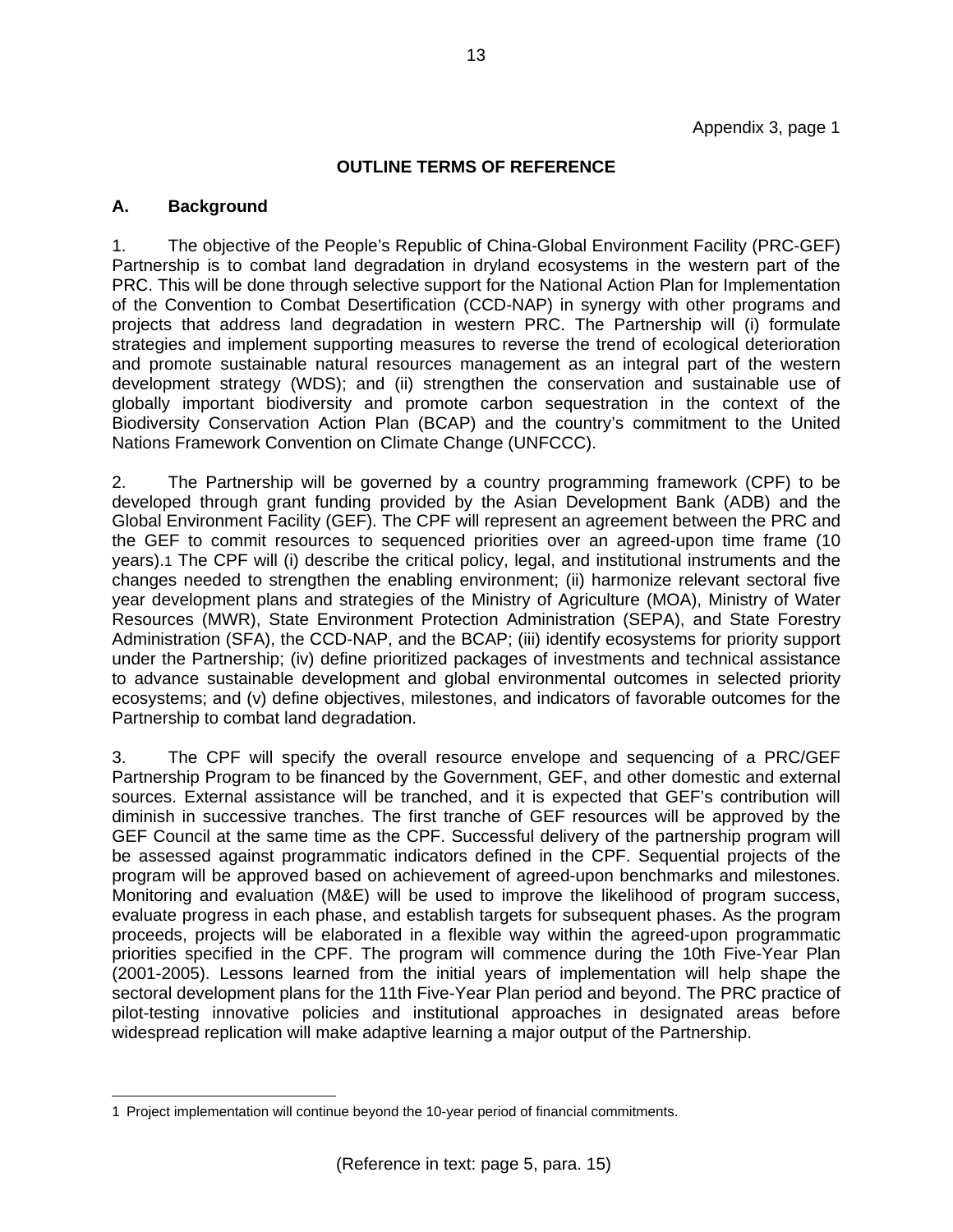4. The partnership program will target specific dryland ecosystems to be defined in the CPF and to be identified during implementation of the PDF-B. These ecosystems will be selected using these criteria: (i) national sustainable development objectives; (ii) global environment significance; (iii) land degradation status and trends; (iv) potential for poverty reduction and economic development; (v) identified priorities in the Biodiversity Action Plan and other relevant plans; and (vi) opportunity to develop potentially replicable responses for integrated ecosystem management.

5. Since the resources available under the partnership program will be small in relation to the overall needs of the CCD-NAP and related plans, the Partnership will focus mainly on strategic investments for demonstration effect that would substantially influence the WDS, serve as a mechanism for aid agency coordination in support of the CCD-NAP, provide a window for learning and dissemination of lessons learned from integrated ecosystem management, and record the achievement of global environmental benefits. To enhance the catalytic nature of the Partnership, emphasis will be on the replicability of interventions and the environmental, social, and economic sustainability of processes initiated and their outcomes.

#### **B. Terms of Reference for Consultants**

6. The grant-funded technical assistance, in combination with funds from other sources, will support the following activities that will be undertaken by the consultants.

- (i) Prepare an overview of barriers to integrated ecosystem management and ways to overcome these (such as the necessary preconditions for creation of an enabling policy environment, legislative and regulatory aspects, institutional capacity) that would need to be considered in formulating a CPF; and make recommendations for harmonizing of laws and policies to overcome inconsistencies and eliminate perverse incentives.
- (ii) After assessing the mandates, roles, responsibilities, and programs of MOA, Ministry of Finance (MOF), MWR, SEPA, SFA, and State Development Planning Commission, formulate recommendations for institutional strengthening and capacity building, eliminating of conflicting and/or overlapping responsibilities, introducing of bottom-up consultative and participatory processes involving civil society, and integrating of sectoral agencies in formulating and implementing projects for integrated ecosystem management.
- (iii) Compile biodiversity information for western PRC. This will emphasize identification of sites characterized by species richness, habitat diversity; the importance of maintaining vital ecological processes; the conservation status of the ecosystem; and uniqueness of the ecosystem.
- (iv) Assess the carbon sequestration potential of western PRC, based on extrapolation of data on land use patterns, vegetative cover, and carbon content in major soil types in representative regions.
- (v) Identify dryland ecoregions as suitable sites for project interventions under the PRC-GEF Partnership. Each ecoregion will be identified using such criteria as (a) national sustainable development objectives; (b) land degradation status and trends; (c) global environment significance; (d) potential for poverty reduction and economic development; and (e) opportunity to develop potentially replicable responses for integrated ecosystem management.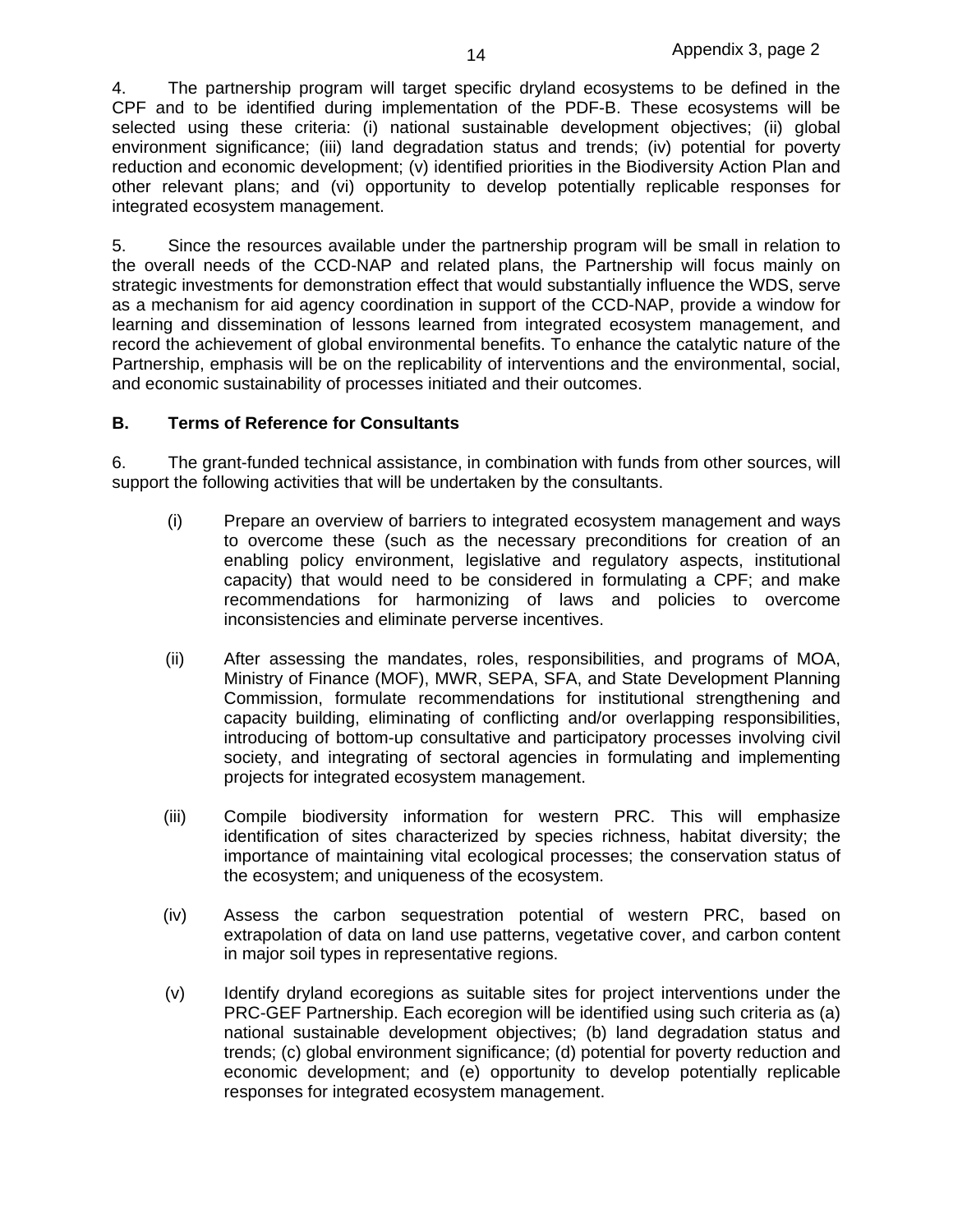- (vi) Identify priority packages of investments and technical assistance as a sequenced program of interventions to be supported by the Partnership. The packages will encompass investments, technical assistance, and capacity building to (a) develop an appropriate legal and policy framework; (b) strengthen institutional frameworks and create capacity to support identified CPF priorities; (c) finance projects in selected dryland ecoregions; (d) introduce participatory processes for cross-sectoral planning and project implementation; (e) develop the knowledge base for integrated ecosystem management; and (f) create an M&E system.
- (vii) Compile a profile of the social issues that need to be considered in the CPF (including a detailed poverty assessment), and formulate recommendations for incorporating public participation processes, and social improvement strategies covering education, gender issues, livelihood creation, lifeline assistance, and poverty reduction in targeted ecoregions.
- (viii) Define biophysical and socioeconomic indicators needed to monitor changes (based on existing facilities such as those developed by the China National Desertification Monitoring Center, the Forestry Information Technology Institute of the Chinese Academy of Forestry, and the Institute of Remote Sensing Applications of the Chinese Academy of Sciences) in the ecological environment, biodiversity status, extent and severity of land degradation, condition of water resources, and social well-being.
- (ix) Design a M&E system to (a) measure outcomes; (b) monitor achievement of program objectives; (c) provide feedback for learning, adaptive management of approaches, and program adjustment; (d) evaluate progress in each phase of the program; and (e) establish milestones, benchmarks and targets for subsequent phases.
- (x) Undertake consultation, workshops, awareness creation, consensus building, and participatory project development.
- (xi) Prepare a CPF that outlines the policy matrix, priority investment programs in selected ecoregions, and commitments among partners.
- (xii) Establish a transparent system for evaluating and ranking alternative investment projects in the priority areas.
- (xiii) Select a small set of priority projects for further analysis to prefeasibility level, and carry out the necessary analysis, (poverty impact assessment, environmental impact assessment, economic and financial analyses), and determine the potential for cost recovery.
- (xiv) Prepare inception, progress, midterm, draft final, and final reports (bilingual) as directed by ADB.